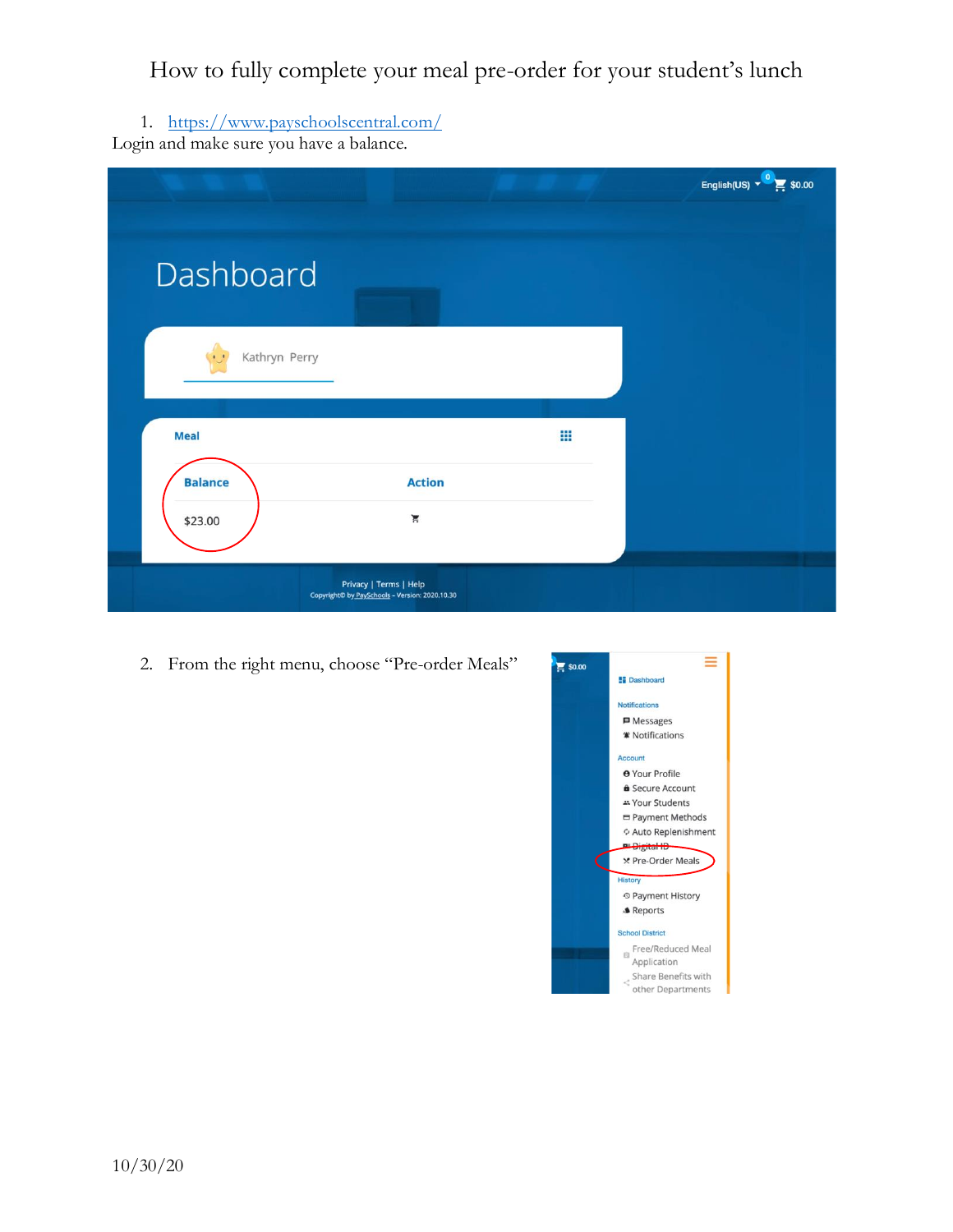3. Use the 'Month' and right/left arrows to navigate to the week for which you are ordering.



4. Choose the items you wish to order and add to cart.



5. Some orders require additional information, such as "Extra Side"

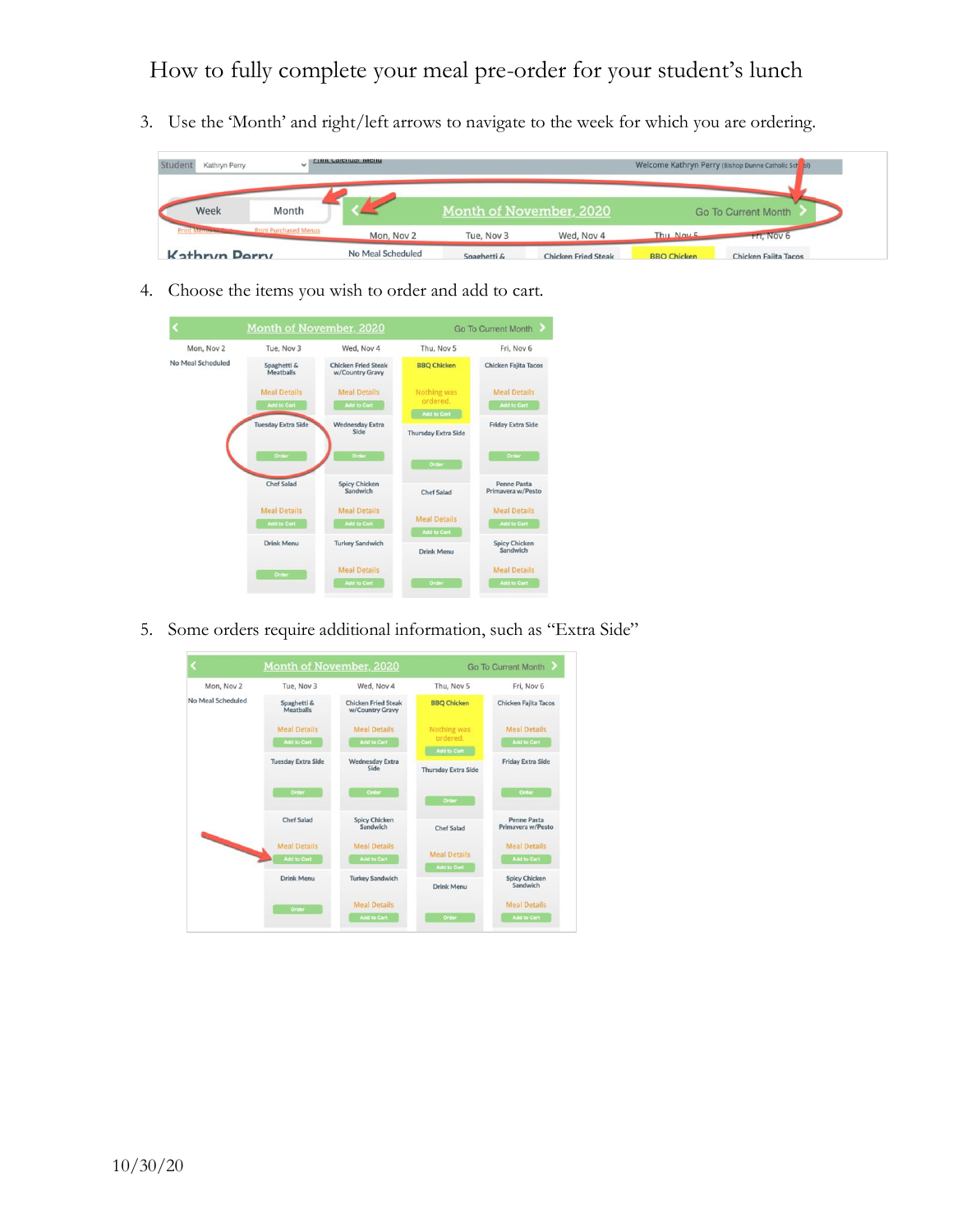6. Once you click "Extra Side", you will be asked to select an item and quantity, then "Add to Cart"

|                                        | <b>Tuesday Extra Side</b><br><b>Tuesday Extra Side</b> |                                               | <b>Add to Cart</b>         |
|----------------------------------------|--------------------------------------------------------|-----------------------------------------------|----------------------------|
| Cookie - Cookie                        |                                                        |                                               | $0.00 -$                   |
|                                        | Total Carbs: g                                         | Fiber: g                                      |                            |
| Total Fat: g                           | Vitamin A: g                                           | Vitamin C: g                                  |                            |
|                                        | Calcium: g                                             | Sodium: g                                     |                            |
|                                        | Iron: g                                                | Vitamin A-IU: g                               |                            |
|                                        | Trans Fats: g                                          | Saturated Fats: g                             |                            |
|                                        | Cholesterol: g                                         | Protein: g                                    |                            |
| Chips - Chips                          |                                                        |                                               | $0.00 -$                   |
| Garlic Toast - Garlic Toast<br>$\circ$ |                                                        |                                               | $0.00 \blacktriangleright$ |
|                                        |                                                        | Zucchini Squash Blend - Zucchini Squash Blend | 0.00                       |

7. You can verify your items are selected because the Meal Details show as red, and "Remove from Cart" shows. **Once you order is complete, you must select "Checkout".**